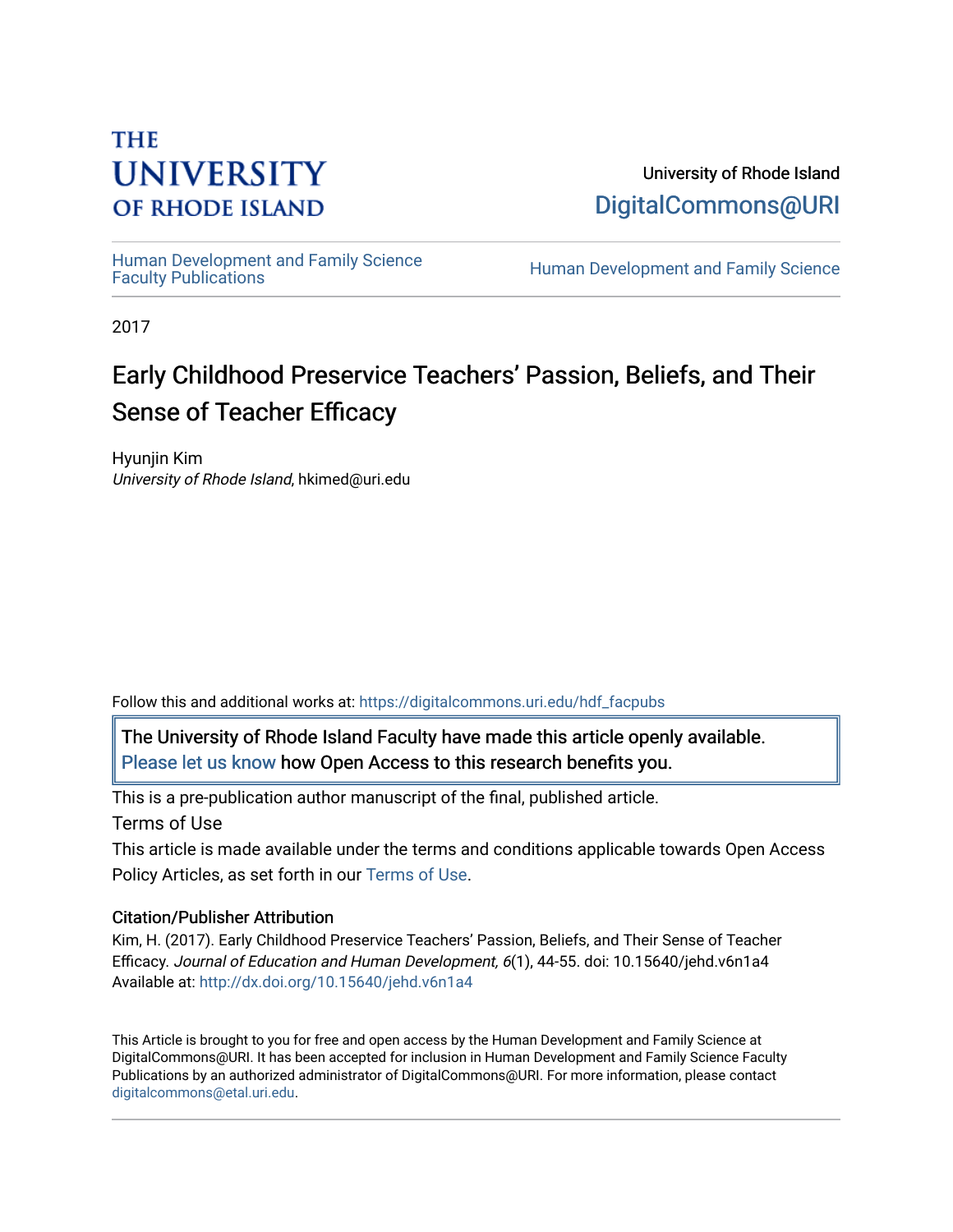Journal of Education and Human Development March 2017, Vol. 6, No. 1, pp. 44-52 ISSN: 2334-296X (Print), 2334-2978 (Online) Copyright © The Author(s). All Rights Reserved. Published by American Research Institute for Policy Development DOI: 10.15640/jehd.v6n1a4 URL: https://doi.org/10.15640/jehd.v6n1a4

# **Early Childhood Preservice Teachers' Passion, Beliefs, and Their Sense of Teacher Efficacy**

# **Hyunjin Kim, Ph.D.**

Coordinator and Assistant Professor Program in Early Childhood Teacher Education Department of Human Development and Family Studies University of Rhode Island, U.S.A.

# **Abstract**

*This study examined whether passion for teaching and teaching beliefs predicts preservice teachers' sense of teacher efficacy. A total of 212 pre-service teachers enrolled in early childhood teacher education programs in the Seoul metro area of South Korea participated in this study. The results of multiple hierarchical regression analyses revealed that across all sub-areas of teacher efficacy and overall teacher efficacy, preservice teachers' constructivist teaching belief was the most significant predictor, followed by harmonious passion. Obsessive passion was a significant predictor of preservice teachers' sense of teacher efficacy except for efficacy in instructional strategies. Traditional belief was not a positive predictor of preservice teachers' adaptive outcome, teacher efficacy. This study discussed educational implications for cultivating preservice teachers' harmonious passion for teaching and the teaching profession, along with the benefits of constructivist teaching belief and practice for preservice teachers with a high level of obsessive passion in order to enhance early childhood preservice teachers' sense of teacher efficacy and reduce the possible negative interaction effects of traditional teaching belief.*

**Keywords***:* teaching efficacy, teaching beliefs, passion, preservice teachers, and early childhood education.

# *1. Introduction*

Teaching requires commitment to and passion for the teaching profession and a high sense of teacher efficacy. Preservice teachers' sense of teacher efficacy refers to their beliefs about their ability to successfully perform teaching-related tasks (Plourde, 2002; Tschannen-Moran & Woolfolk Hoy, 2001). That is, a high sense of teacher efficacy can be considered as desirable psychological outcomes governed by internal tendency of one's teaching beliefs and practices.

Preservice teachers undergo multiple changes in their psychological perspectives pertaining to the teaching profession throughout the teacher education program including in their teaching beliefs and their passion for teaching and attitude toward teaching profession among others (Goodfellow & Sumsion, 2000; Sinclair, Dowson, & McInerney, 2006). Studies have implied that teachers' passion for teaching and their constructivist teaching beliefs impact positively on both their sense of teacher efficacy and on students' learning (Day, 2004; Fives, Hamman, & Olivarez, 2007; Patrick, Hisley, Kempler, & College, 2000; Plourde, 2002).

The role of passion in teaching and the teaching profession and the impact of teaching beliefs on early childhood teachers' adaptive outcomes have been greatly emphasized (Day, 2004; Elliott & Crosswell, 2001; Vallerand, Fernet, & Gusy, 2008). However, little attention has been paid to early childhood preservice teachers' passion for teaching and its joint effects with teaching beliefs on their sense of teacher efficacy.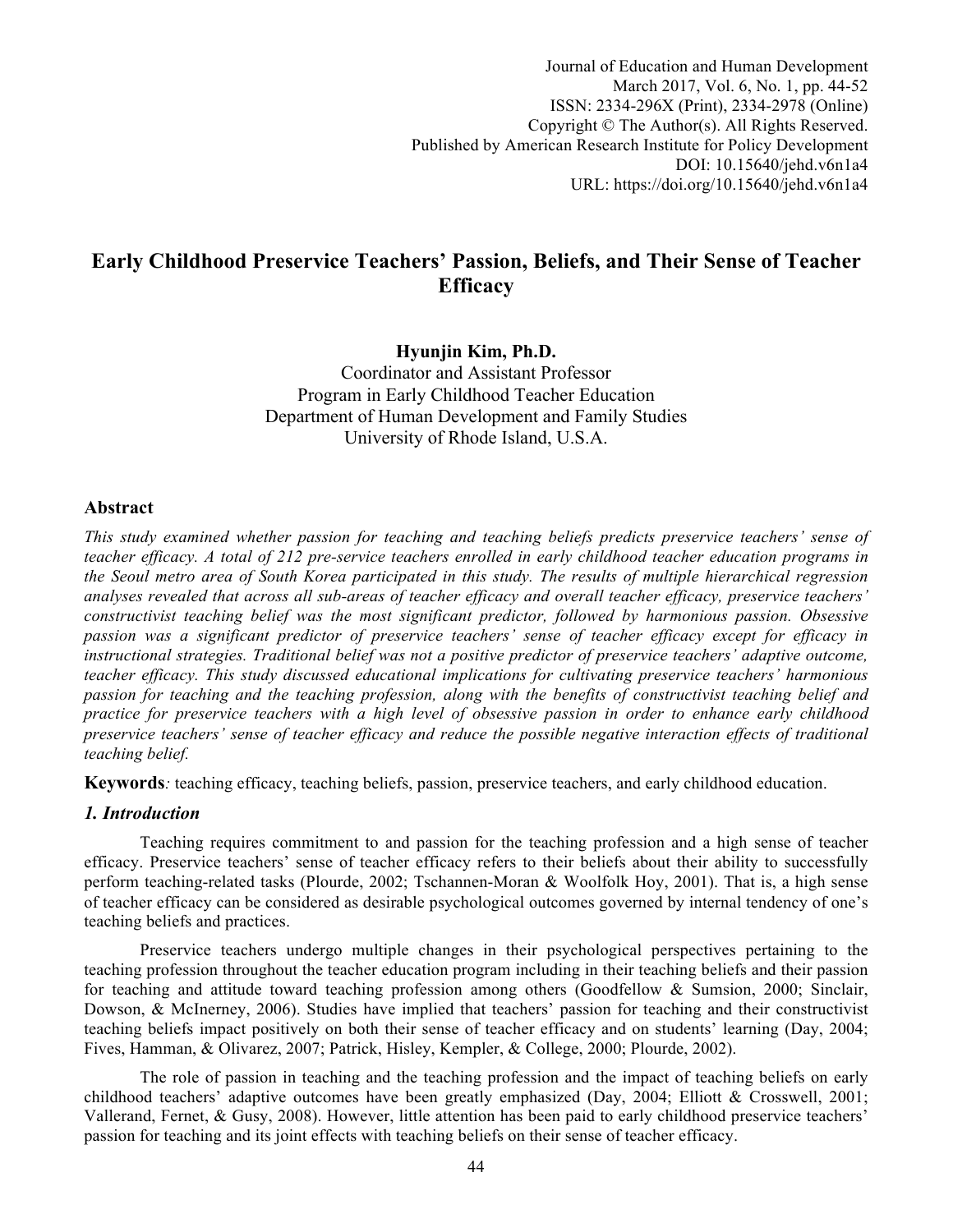Therefore, this study examined the role of preservice teachers' passion for teaching and its joint effect with teaching beliefs in predicting early childhood preservice teachers' sense of teacher efficacy. Specific questions for the study were:

- (1) How efficacious are early childhood preservice teachers about their teaching capabilities?
- (2) Are there correlates of childhood preservice teachers' sense of teacher efficacy with their passion for teaching and teaching beliefs?
- (3) How do early childhood preservice teachers' passion and teaching beliefs predict their sense of teacher efficacy?

# *2. Literature Review*

Preservice teachers' sense of teacher efficacy is a strong indication of their passion for teaching and teaching profession; it represents their dedication to the coursework and disciplinary activities of teacher education. Both teaching efficacy and passion are grounded in the self-determination theory (Bandura, 1977, 1997). This study applied its theoretical speculations in order to understand early childhood preservice teachers adaptive psychological outcomes such as sense of teaching efficacy, teaching beliefs, and their passion for teaching profession.

#### **2.1 Passion and Sense of Teacher Efficacy**

In addition to the self-determination theory, Vallerand et al. (2003) conceptualization of passion was considered to understand early childhood preservice teachers' approaches to the process of teacher preparation. According to them, "passion is a strong inclination or desire toward an activity (e.g., one's job) that one likes (or even loves) and finds important and in which one invests time and energy" (p. 977). Vallerand et al. (2003) identified two types of passion based on the self-determination theory, namely, harmonious passion and obsessive passion, depending on the process of internalization that relates to one's identity. While harmonious passion emanates from autonomous internalization rooted in an intrinsic tendency of the self, obsessive passion results from controlled internalization of the activity into one's identity (Deci & Ryan, 2000; Ryan & Deci, 2003). Several studies have reported the impact of passion on positive and adaptive outcomes, both in student learning and in teaching, in various ways (Fives, Hamman, & Olivarez, 2007; Plourde, 2002; Tschannen-Moran & Woolfolk Hoy, 2001; Woolfolk & Hoy, 1990). Thus, it is conceivable that these two types of passion may have positive or negative effects on preservice teachers' sense of teaching efficacy.

It has been well documented that teachers' beliefs relate to their classroom practice (Fang, 1996; Thompson, 1992). According to Thompson (1992), teachers' belief systems are developed and reconstructed as they evaluate their beliefs against their experiences and the contexts in which they are situated. Therefore, preservice teachers' teaching beliefs can be considered as the reflection of their sense of teacher efficacy in teaching children in education settings. Teachers' practices are differentiated according to their degree program and their perspectives on learning and teaching (Buchanan, Burts, Bidner, White, & Charlesworth, 1998; File & Gullo, 2002; Smith, 1997). It is evident that early childhood preservice teachers' sense of efficacy has a meaningful implication for their practices and application of subject knowledge in early learning and development (Fives, Hamman, & Olivarez, 2007; Woolfolk & Hoy, 1990).

#### **2.2 Teaching Beliefs and Preservice Teachers' efficacy**

In early childhood education, many studies support constructivist beliefs over traditional teaching beliefs across all subject matters (Guthrie et al., 2004; Hmelo-Silver, Duncan, & Chinn, 2007; Kim, 2005). Developmentally appropriate practice (DAP), theoretically ground in the constructivist perspective, is an important philosophical and pedagogical guideline in early childhood education (ECE) through the primary grades (e.g., up to third grade) that particularly stresses age, individual, and cultural differences in curriculum planning for young learners (Charlesworth, et al., 1993). The majority of early research on teaching practices in ECE focused on whether some aspects of a class or a teacher's characteristics are related to the use of DAP prior to kindergarten age. The third modification of the DAP guidelines (Copple & Bredekamp, 2009) seems to well include the above issues, especially for cultural differences, which were not fully considered in its first two versions. Constructivist belief showed an association with teachers' adaptive outcomes such as teaching efficacy and student learning in the Korean context (e.g., Kim & Kim, 2007; Kwak, 2008; Suh & Suh, 2009).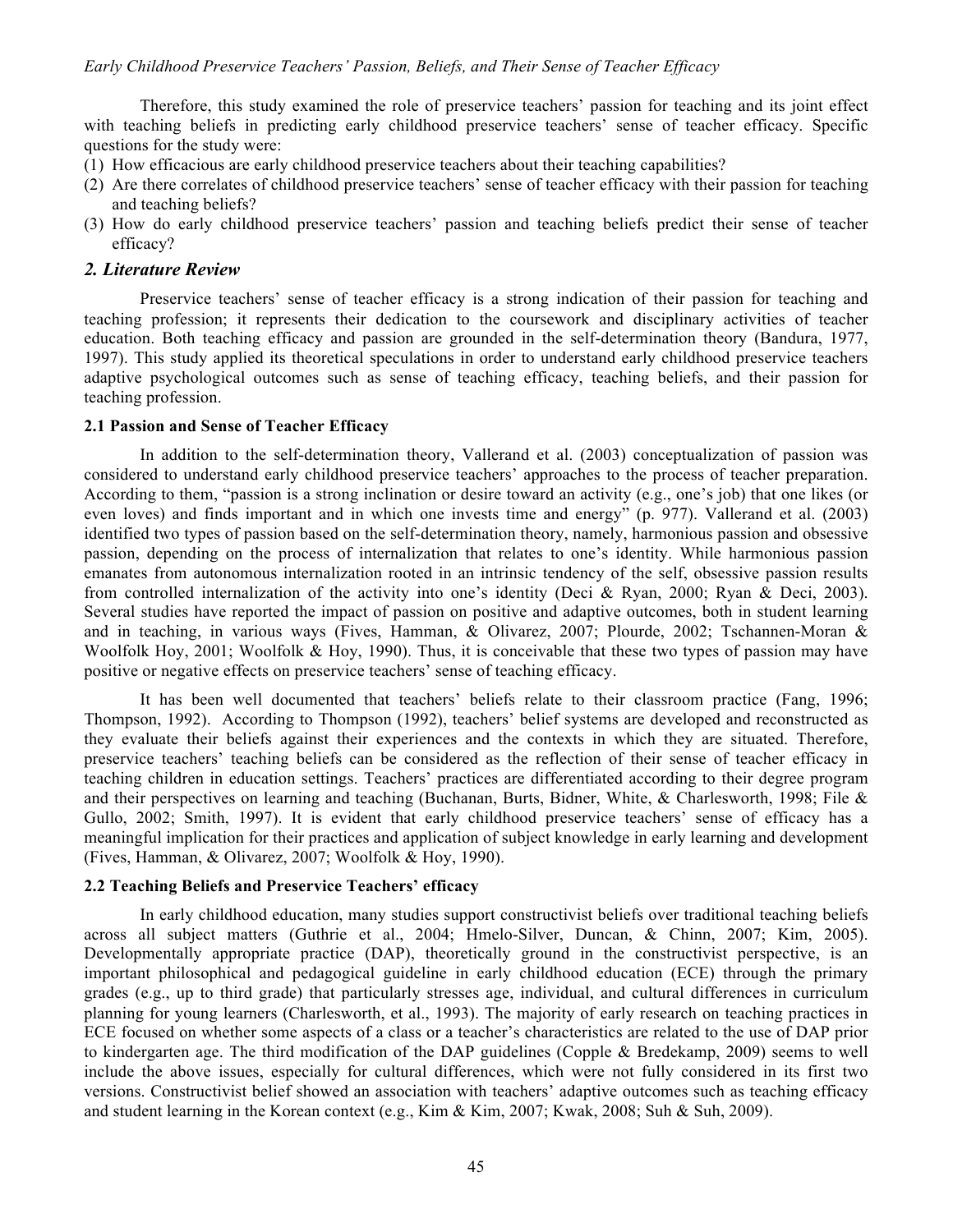#### *Journal of Education and Human Development, Vol. 6(1), March 2017*

In fact, constructivist teaching belief and practice is considered the most effective teaching perspective and is strongly recommended in the area of early childhood education. Contrast to the constructivist teaching beliefs, traditional teaching beliefs emphasize the authoritative teachers' role in student learning and moral education (Bryant, Clifford, & Peisner, 1991). Unlike teachers with constructivist teaching beliefs and practices, teachers with traditional teaching beliefs and practices are most likely to posse authoritarian patterns of interacting with their students presenting a top-down approach in their teaching and other teaching related tasks.

Taken together, despite the considerable body of research that has focused on teachers' beliefs and best teaching practices (Alger, 2009; Barcelos, 2003; Lim & Chan, 2007; Thomas & Pedersen, 2003), there is limited research focused on early childhood preservice teachers' experience in teacher education program in terms of their passion for teaching and teaching beliefs and its joint effects on their sense of teaching efficacy. Thus, this study examined how passion for teaching and their preparation (harmonious vs. obsessive) and their teaching beliefs (constructivists' vs. traditional) predicts early childhood preservice teachers' sense of teacher efficacy in student engagement, instructional engagement, and classroom management.

Based on extant literature, this study endorses that both harmonious passion for teaching and constructivist belief are positively associated with early childhood preservice teachers' sense of teacher efficacy in student engagement, instructional Strategy, and classroom management. On the other hands, this study expects that both obsessive passion for teaching and traditional belief are negatively associated with early childhood preservice teachers' sense of teacher efficacy or not significantly associated with their sense of teacher efficacy.

#### *3. Methods*

#### **3.1 Sample**

This study included a total of 212 preservice teachers enrolled in early childhood programs in 4-year colleges in Korea. All participants were female and ranged in age from 19 to 29 years ( $M = 20.86$ ,  $SD = 1.18$ ).

#### **3.2 Instrumentations**

#### **Preservice teachers' sense of teacher efficacy (TSES)**

The present study used Tschannen-Moran and Woolfolk Hoy (2001)' sense of teacher-efficacy short form. The TSES has been widely used in research with both preservice teachers and teachers in the field of education with adequate construct validity and reliability (Tschannen-Moran & Hoy, 2001). This measure contains 3 subscales: student engagement (SE), instructional strategy (IS), and classroom management (CM). Each construct consists of 4 items that assess the degree to which preservice teachers feel efficacious about their teaching abilities. To adapt the TSES to suit the purposes of the present study, all 12 items were reworded to represent preservice teachers' efficacy, in the specific areas of student engagement, instructional strategy, and classroom management. Sample items for TSES are as follows: "How much can you do to motivate students who show low interest in school?" (student management); "To what extent can you craft good questions for your students?" (instructional strategy); "How much can you do to control disruptive behavior in the classroom?" (classroom management). All items used a 7-point Likert scale, from "*Not at All (1)"*to "*A Great Deal (7)"*. The Cronbach's alpha values for SE, IS, and CM were .84, .88, and .86, respectively.

#### **Preservice teachers' passion for teaching**

The present study used the Passion Scale (Vallerand et al., 2003) that contains two sections, harmonious and obsessive passion, with six-items each. To fit the sample, preservice teachers, we modified teacher to preservice teacher. The Cronbach's alpha values for harmonious and obsessive passion were .90 and .77, respectively, showing better internal reliabilities in both subscales than Vallerand et al.'s study, with .87 and .67, respectively (see Table 1). Some of words were modified to fit the sample of preservice teachers. Sample items for passion are as follows: "My status and work as a teacher candidate is well integrated in current my life." (harmonious passion); "My status and job a teacher candidate is so exciting that I sometimes lose control over it." (obsessive passion). The Cronbach's alpha values for these two subscales were .90 and .66, respectively. The sample for this study showed a better internal reliability in harmonious passion and a lower one in obsessive passion than Vallerand et al.'s study, with .87 and .67 respectively (see Table 1).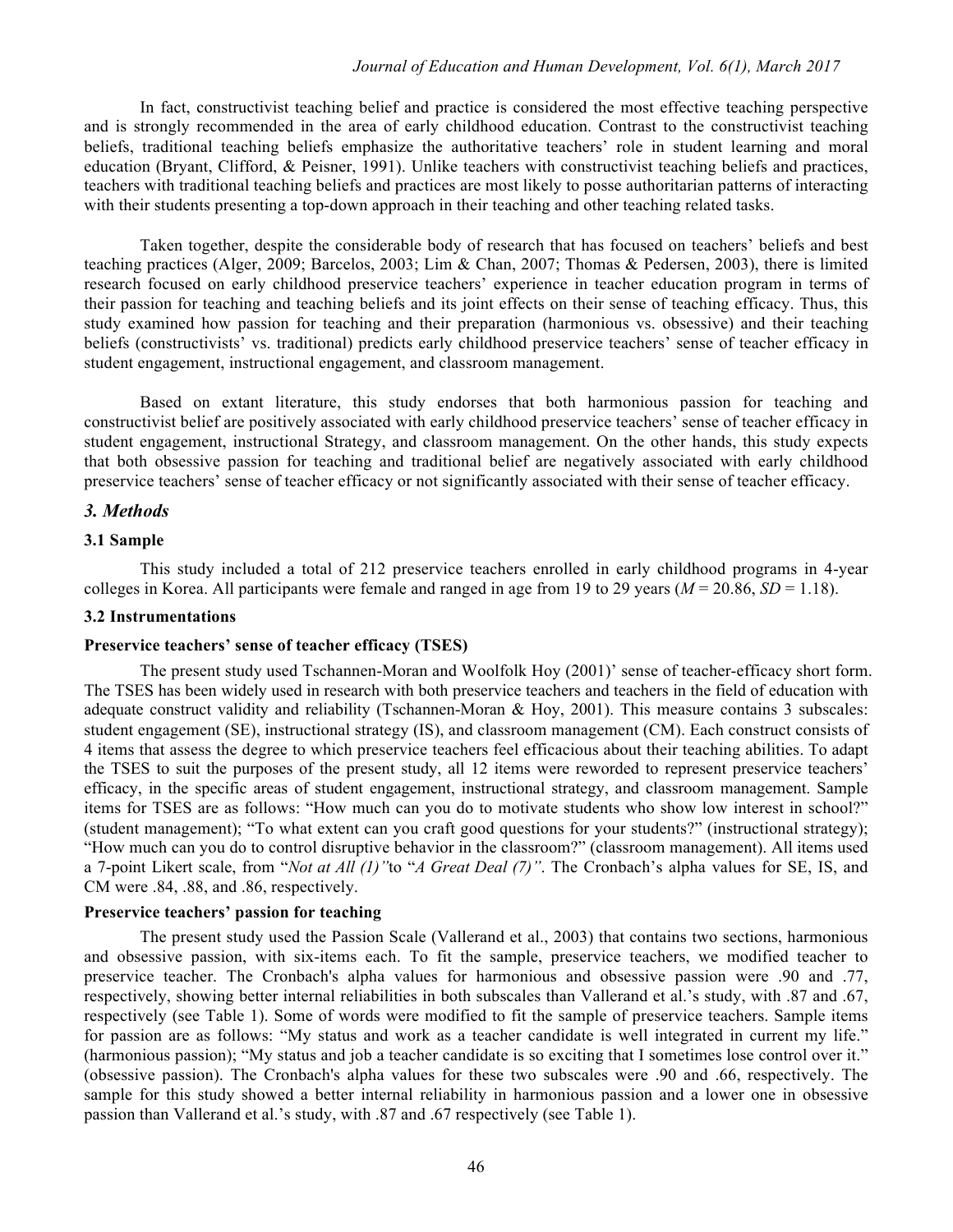# **Teaching beliefs**

The Teacher Beliefs Survey (TBS) developed by Woolley, Benjamin, and Woolley (2004) was used to gauge preservice teachers' teaching beliefs. This study only used 24 items to gauge constructivist teaching beliefs and traditional teaching beliefs.

Each construct was comprised of 12 items and all items were rated by a 7-point Likert scale ranging from 1 (strongly disagree) to 7 (strongly agree). Sample items for teaching beliefs are as follows: "I believe that expanding on students' ideas is an effective way to build my curriculum." (constructivist teaching beliefs); "I base student grades primarily on homework, quizzes, and tests." (traditional teaching beliefs). The Cronbach's alpha values for constructivist teaching beliefs and traditional teaching beliefs were .94 and .88, respectively. All measures were scored on a 7-point Likert scale ranging from 1 (strongly disagree) to 7 (strongly agree). The present study used mean scores of all scales in our analyses.

| Construct                                       | 12 Passion Items; $\alpha = .89$                                                                                                                                                                                                                                                                                                                                                                                                                                                                                                                                              |  |  |  |  |  |
|-------------------------------------------------|-------------------------------------------------------------------------------------------------------------------------------------------------------------------------------------------------------------------------------------------------------------------------------------------------------------------------------------------------------------------------------------------------------------------------------------------------------------------------------------------------------------------------------------------------------------------------------|--|--|--|--|--|
| Harmonious passion<br>(6 items: $\alpha$ = .90) | My job as a teacher candidate is in harmony with the other activities in my life.<br>The new things that I discover doing my job as a teacher candidate allow me to<br>appreciate it even more.<br>My status and work as a teacher candidate reflects the qualities I like about myself.<br>My status and work as a teacher candidate allows me to live a variety of<br>experiences.<br>My status and work as a teacher candidate is well integrated in current my life.<br>My status and work as a teacher candidate is in harmony with other things that are<br>part of me. |  |  |  |  |  |
| Obsessive passion<br>(6 items: $\alpha$ = .77)  | I have difficulties controlling my urge to do my job as a teacher candidate.<br>I have almost an obsessive feeling for my job as a teacher candidate.<br>My status and work as a teacher candidate is the only thing that really turns me on<br>at this time.<br>If I could, I would only do my job as a teacher candidate at this time.<br>My status and job a teacher candidate is so exciting that I sometimes lose control<br>over it.<br>I have the impression that being a teacher candidate controls me.                                                               |  |  |  |  |  |

**Table 1.Preservice Teachers' Passion for Teaching Constructs, Items, and Internal Consistency**

#### **3.3 Data analysis**

Descriptive statistics were performed to examine preservice teachers' sense of teacher efficacy. Pearson's correlation analysis was also performed to examine relations among major variables. In order to predict the power of the independent variables, passion for teaching and teaching beliefs, on the dependent variable, the sense of teacher efficacy, this study employed multiple hierarchical linear regression analyses. The violation of multicollinearity was checked by examining tolerance and the Variance Inflation Factor (VIF) using two collinearity diagnostic factors, an individual R-square value and a VIF. The observed data were good to employ in the aforementioned analysis.

# *4. Results*

The results of descriptive statistics showed that on a 7-Likert scale, our preservice teachers showed a high sense of teacher efficacy across all three subscales. Preservice teachers' sense of teacher efficacy in student engagement  $(M = 4.02, SD = 1.12)$  was the highest among the three subscales of teacher efficacy. Overall, the preservice teachers were more harmoniously passionate  $(M = 4.02, SD = 1.12)$  in their preparation for the teaching profession and better in constructivist belief  $(M = 4.02, SD = 1.12)$  than their counterparts in traditional belief ( $M = 3.65$ ,  $SD = 1.12$ ).

#### **4.1 Correlations among major variables**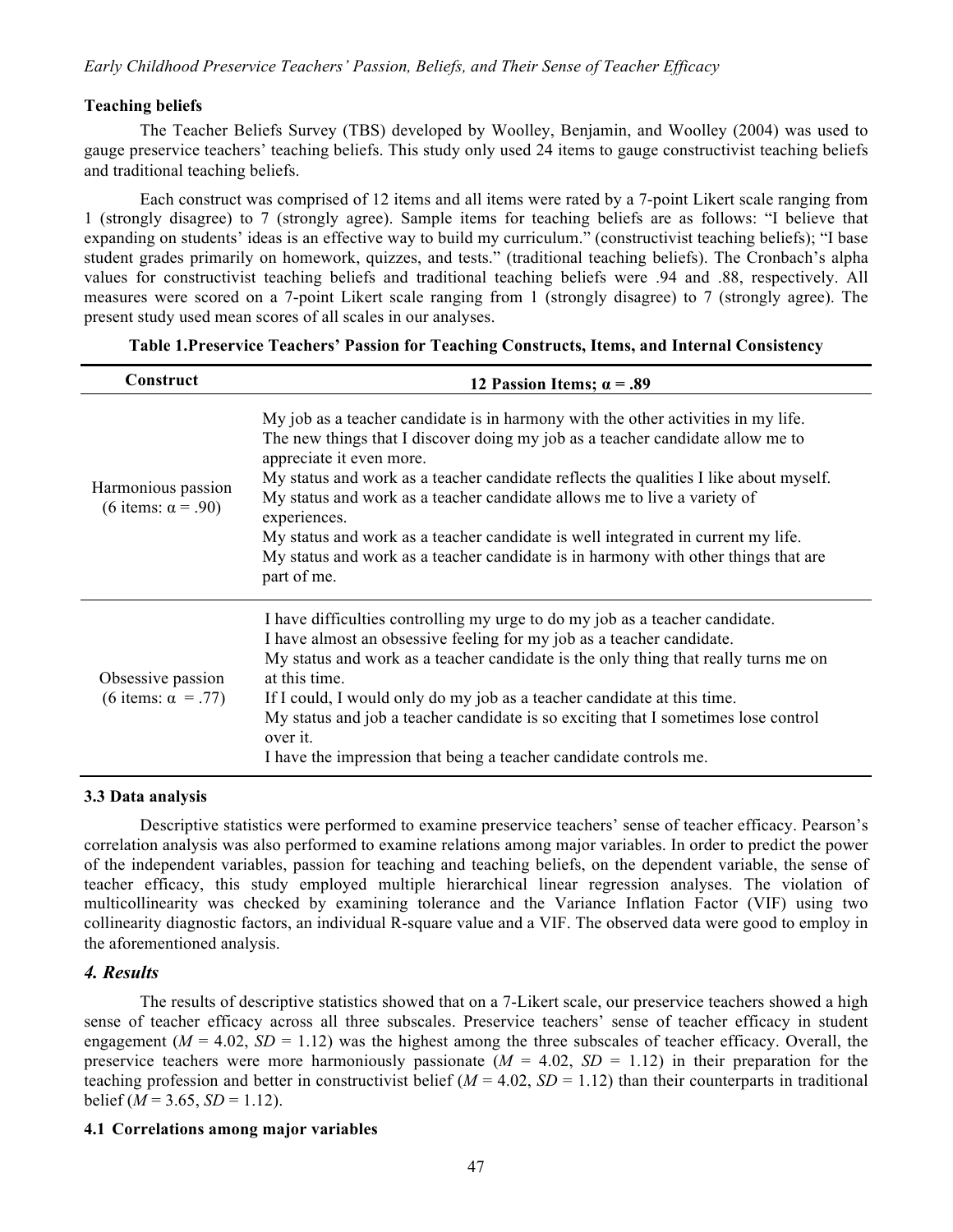Pearson's correlation analysis was conducted to see how early childhood preservice teachers' sense of teaching efficacy was related to their passion for teaching and teaching profession as well as teaching beliefs. Harmonious passion was positively related with constructivist belief  $(r = .31, p < .01)$ , and sense of teacher efficacy  $(r = .32, p < .01)$  including all three subscales in student engagement(SE:  $r = .50, p < .01$ ), instructional strategies(IS:  $r = .51$ ,  $p < .01$ ), and classroom management (CM:  $r = .46$ ,  $p < .01$ ).

Obsessive passion was positively related with constructivist belief  $(r = .31, p < .01)$  and traditional belief  $(r = .37, p < .01)$ . Obsessive passion had a better relation with traditional belief than constructivist belief (see Table 2).

|    | Variables                              |      | 2    | 3          | 4        | 5        | 6          | 7          | 8        | 9          |
|----|----------------------------------------|------|------|------------|----------|----------|------------|------------|----------|------------|
| 1. | Harmonious passion                     |      | 1    | $.68^{**}$ | $.31***$ | $.32***$ | $.50^{**}$ | $.51^{**}$ | $.46***$ | $.52^{**}$ |
| 2. | Obsessive passion                      |      |      |            | $.31***$ | $.37***$ | $.46***$   | $.45***$   | $.51***$ | $.51***$   |
| 3. | Constructionist beliefs                |      |      |            |          | $.62***$ | $.47***$   | $.44***$   | $.36***$ | $.46***$   |
| 4. | <b>Traditional beliefs</b>             |      |      |            |          |          | $.29***$   | $.33***$   | $.30***$ | $.33***$   |
| 5. | STE: Student management                |      |      |            |          |          |            | $.83***$   | $.78***$ | $.93***$   |
| 6. | STE: Instructional strategy            |      |      |            |          |          |            | 1          | $.76***$ | $.93***$   |
| 7. | STE: Class management                  |      |      |            |          |          |            |            |          | $.92***$   |
| 8. | <b>Total Sense of Teacher Efficacy</b> |      |      |            |          |          |            |            |          |            |
|    | $\boldsymbol{n}$                       | 208  | 206  | 206        | 211      | 211      | 210        | 210        | 210      | 210        |
|    | $\boldsymbol{M}$                       | 4.12 | 4.02 | 3.65       | 4.97     | 4.15     | 4.49       | 4.33       | 4.06     | 4.29       |
|    | SD                                     | 1.26 | 1.12 | 1.03       | .79      | .73      | .98        | 1.07       | 1.06     | .96        |

| Table 2. Correlations among Passion for Teaching, Teaching Beliefs, and Preservice Teachers' Sense of |  |                            |  |  |
|-------------------------------------------------------------------------------------------------------|--|----------------------------|--|--|
|                                                                                                       |  | Teacher Efficacy $(N=212)$ |  |  |

*Note.* STE = sense of teacher efficacy.  $p < .05$ ,  $p < .01$ . 2-tailed.

# **4.2 Predictors of Preservice Teachers' Sense of Teacher Efficacy in Student Engagement, Instructional Strategies, and Classroom management**

To predict preservice teachers' sense of teacher efficacy, this study entered harmonious passion and obsessive passion at the first step, followed by constructivist belief and traditional belief, at the second step. This study performed multiple hierarchical regression analysis for preservice teachers' sense of teacher efficacy in student engagement, instructional strategies, and classroom management. The result of the hierarchical analysis on preservice teachers' sense of efficacy in student engagement revealed that about 38.4% variability in preservice teachers' sense of efficacy in student engagement can be explained by constructivist belief  $(t = 5.715, p$  $(1.601)$ , followed by harmonious passion ( $t = 3.737$ ,  $p < .001$ ) and obsessive passion ( $t = 2.324$ ,  $p < .05$ ). Traditional belief was not a statistically meaningful predictor but had a negative impact on teacher efficacy in student engagement (*t* = -1.799, *p* > .05) (see Table 3).

The result of the hierarchical analysis on preservice teachers' sense of efficacy in instructional strategies  $(F = 29.148, p < .001)$  showed that adding constructivist belief and traditional belief increased the predictability of preservice teachers' sense of teacher efficacy in instructional strategies by 9.2%, explaining 36.8% of preservice teachers' sense of teacher efficacy in instructional strategies. Among the predictors, constructivist belief ( $t = 4.639$ ,  $p < .001$ ) was the most significant predictor, followed by harmonious passion ( $t = 4.274$ ,  $p$ )  $(1, 0, 0, 0)$ . Obsessive passion ( $t = 1.504$ ,  $p > .05$ ) and traditional belief ( $t = .398$ ,  $p > .05$ ) were not significant predictors of preservice teachers' sense of teacher efficacy in instructional strategies. The result of the hierarchical analysis showed that 40.2% predictability for preservice teachers' sense of teacher efficacy in classroom management ( $F = 33.642$ ,  $p < .001$ ). In contradiction to traditional belief ( $t = -0.905$ ,  $p > .05$ ), constructivist belief ( $t = 4.859$ ,  $p < .001$ ), harmonious passion ( $t = 3.701$ ,  $p < .001$ ), and obsessive passion ( $t = 2.988$ ,  $p < .01$ ) were significant predictors of preservice teachers' sense of teacher efficacy in classroom management.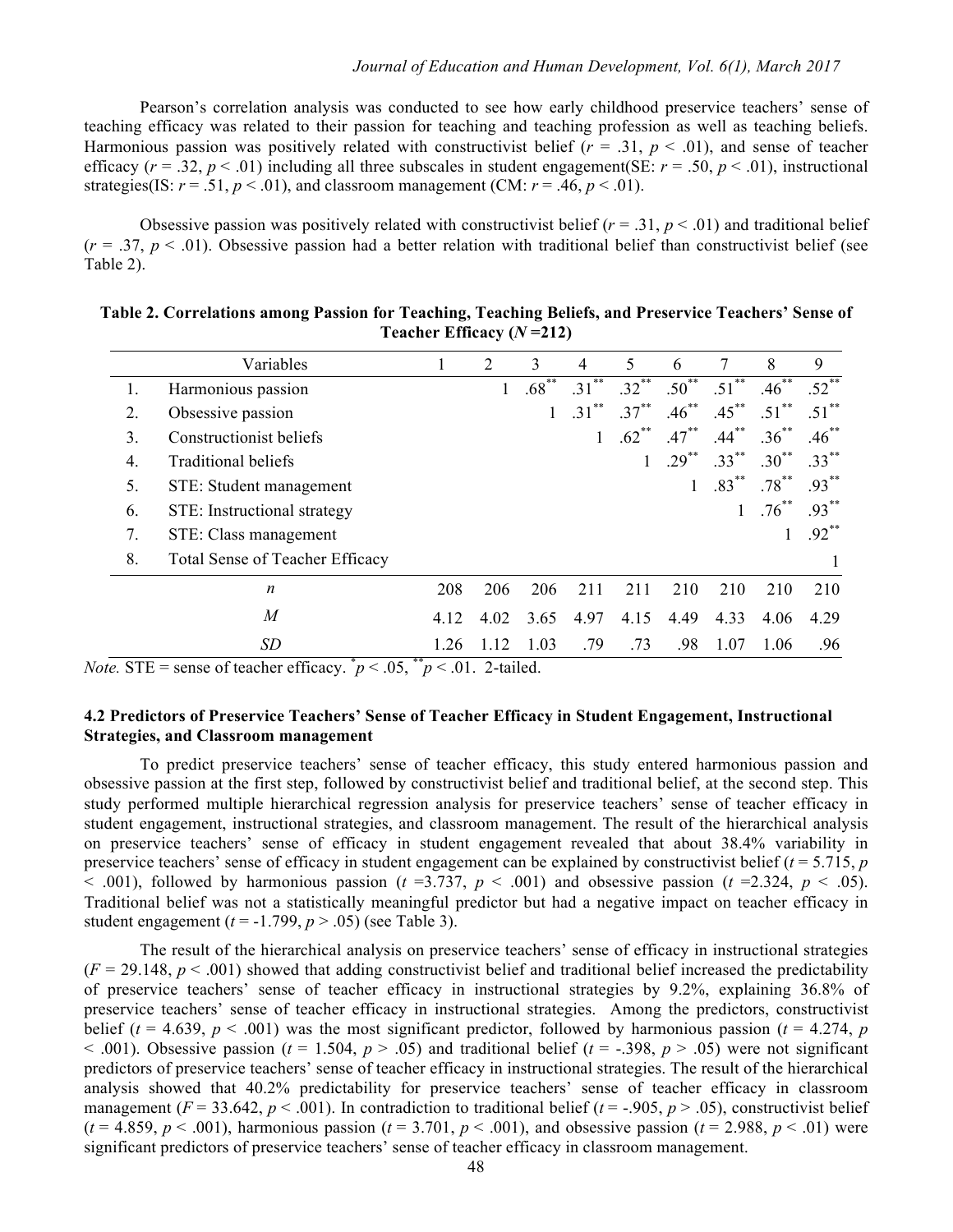# *Early Childhood Preservice Teachers' Passion, Beliefs, and Their Sense of Teacher Efficacy*

Overall, the hierarchical regression analysis showed that preservice teachers' sense of teacher efficacy in student engagement, instructional strategies, and classroom management were significantly predicted by constructivist belief and harmonious passion. Except for preservice teachers' sense of teacher efficacy in instructional strategies, obsessive passion was also a significant predictor of preservice teachers' sense of teacher efficacy. Across the teacher efficacy subscales, traditional belief was not a significant predictor of preservice teachers' sense of teacher efficacy. The regression analysis implied that there are interaction effects of traditional belief with other predictors on teachers' sense of teacher efficacy, decreasing preservice teachers' sense of teacher efficacy in all three categories.

|                             | Step           | Predictor                                                                                              | $\beta$                         | $\boldsymbol{t}$                               | <b>VIF</b>                       | $\overline{F}$ | $R^2(\Delta)$  |
|-----------------------------|----------------|--------------------------------------------------------------------------------------------------------|---------------------------------|------------------------------------------------|----------------------------------|----------------|----------------|
|                             | $\mathbf{1}$   | Harmonious passion<br>Obsessive passion                                                                | .341<br>.227                    | $4.136***$<br>$2.755***$                       | 1.887<br>1.887                   | $38.048***$    | .274           |
| Student<br>Engagement       | $\overline{2}$ | Harmonious passion<br>Obsessive passion<br><b>Constructivist Beliefs</b><br><b>Traditional Beliefs</b> | .287<br>.182<br>.411<br>$-.132$ | $3.737***$<br>$2.324*$<br>5.715***<br>$-1.799$ | 1.919<br>1.997<br>1.680<br>1.749 | $31.165***$    | .384<br>(.110) |
|                             | 1              | Harmonious passion<br>Obsessive passion                                                                | .386<br>.180                    | $4.693***$<br>$2.192***$                       | 1.887<br>1.887                   | 38.620***      | .277           |
| Instructional<br>Strategies | 2              | Harmonious passion<br>Obsessive passion<br><b>Constructivist Beliefs</b><br><b>Traditional Beliefs</b> | .333<br>.119<br>.338<br>$-.030$ | $4.274***$<br>1.504<br>$4.639***$<br>$-.398$   | 1.919<br>1.997<br>1.680<br>1.749 | 29.148***      | .368<br>(.092) |
|                             | 1              | Harmonious passion<br>Obsessive passion                                                                | .196<br>.279                    | $2.393*$<br>$4.634***$                         | 1.887<br>1.887                   | $40.009***$    | .284           |
| Classroom<br>Management     | $\overline{2}$ | Harmonious passion<br>Obsessive passion<br><b>Constructivist Beliefs</b><br><b>Traditional Beliefs</b> | .162<br>.342<br>.220<br>$-.028$ | $2.011*$<br>$4.157***$<br>2.908**<br>$-.365$   | 1.919<br>1.997<br>1.680<br>1.749 | $23.624***$    | .328<br>(.037) |

| Table 3. Hierarchical Multiple Regression Analyses Predicting Early Childhood Preservice Teachers' |
|----------------------------------------------------------------------------------------------------|
| Sense of Efficacy in Student Engagement, Instructional Strategies, and Classroom management        |

*Note*.  $R^2(\Delta)$  = Change in  $R^2$ ; *Tol.* = Tolerance; *VIF* = Variance Inflation Factor.  $p^* p < .05$ ,  $p^* p < .01$ ,  $p^* p < .001$ .

# **4.3 Early Childhood Preservice Teachers' Overall Sense of Teacher Efficacy**

The final model was significant  $(F = 33.642, p < .001)$ , explaining 40.2% of the preservice teachers' sense of teacher efficacy by the predictors. Among the predictors, constructivist belief ( $t = 4.859$ ,  $p < .001$ ) was the most significant, followed by harmonious passion ( $t = 3.701$ ,  $p < .001$ ) and obsessive passion ( $t = 2.988$ ,  $p$ ) < .01), respectively. Like the outcomes from analyses in the subcategories in teacher efficacy, traditional belief (*t*   $=$  -.905,  $p > .05$ ) was not a significant predictor of preservice teachers' sense of teacher efficacy (see Table 4).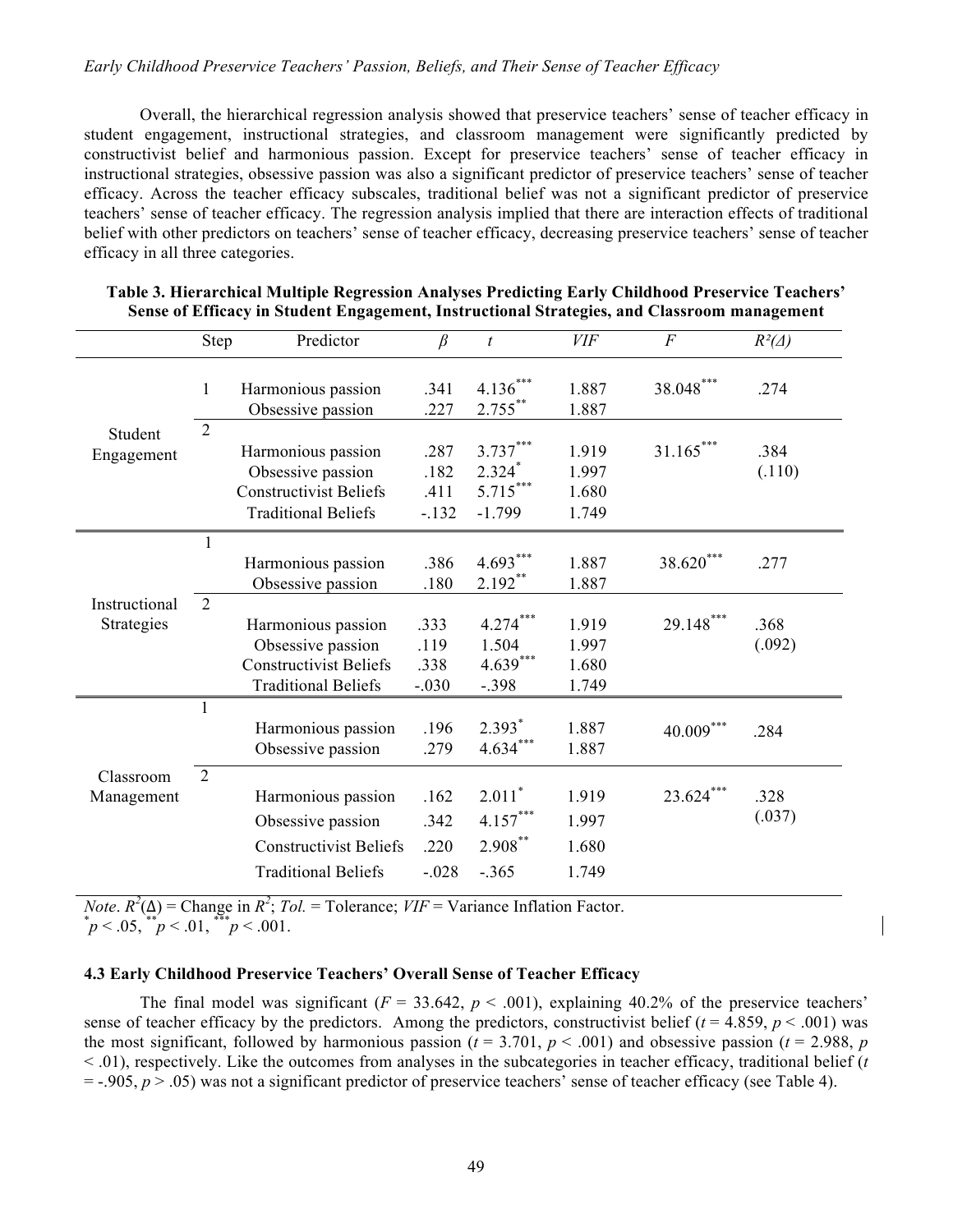| <b>Step</b> | Predictor                                                                                              |                                 |                                                | VIF                             | F           | $R^2(\Delta)$  |
|-------------|--------------------------------------------------------------------------------------------------------|---------------------------------|------------------------------------------------|---------------------------------|-------------|----------------|
|             | Harmonious passion<br>Obsessive passion                                                                | .330<br>.282                    | ***<br>$4.131$ <sup>*</sup><br>$3.528***$      | 1.887<br>1.887                  | $46.704***$ | 316            |
|             | Harmonious passion<br>Obsessive passion<br><b>Constructivist Beliefs</b><br><b>Traditional Beliefs</b> | .280<br>.231<br>.344<br>$-.065$ | ***<br>3.701<br>2.988**<br>4.859***<br>$-.905$ | 1919<br>1.997<br>1.680<br>1.749 | $33.642***$ | .402<br>(.086) |

| Table 4. Hierarchical Multiple Regression Analysis Predicting Early Childhood Preservice Teachers' Sense |  |
|----------------------------------------------------------------------------------------------------------|--|
| of Teacher Efficacy                                                                                      |  |

*Note.*  $R^2(\Delta)$  = Change in  $R^2$ ; *Tol.* = Tolerance;  $VIF$  = Variance Inflation Factor.  $p^* p < .05$ ,  $p^* p < .01$ ,  $p^* p < .001$ .

### *5. Discussion*

This study examined the role of preservice teachers' passion for teaching and its joint effect with constructivist beliefs in predicting early childhood preservice teachers' sense of teacher efficacy. Correlates of childhood preservice teachers' sense of teacher efficacy with their passion for teaching and constructivist beliefs were also examined. To answer these research questions, using SPSS 20, this study analyzed 212 pre-service teachers enrolled in early childhood teacher education programs in the metro area of Seoul Korea.

First, the results of Pearson's correlation analysis showed both harmonious passion and obsessive passion were positively related with preservice teachers' overall sense of teacher efficacy including all three subscales in student engagement, instructional strategies, and classroom management. This result adds additional insight of passion on adaptive psychological outcomes to the extant literature in teaching profession. The presearvice teachers participated in this study showed not only harmonious passion but also obsessive passion can produce positive outcomes. In other words, this result supports the extant studies that have reported the positive impacts of passion on adaptive outcomes, both in student learning and in teaching, in various ways (Day, 2004; Dlugos & Friedlander, 2001, Kim, 2013; Patrick et al., 2000; Vallerand et al., 2006) even though the result does not necessarily endorsed the negative influence of obsessive passion on preservice teachers' sense of teacher efficacy.

When focused to the association between passion and teaching beliefs only, it is evident that obsessive passion had a close relation with traditional belief than constructivist belief. This result supports the positive effects of harmonious passion on adaptive outcomes including constructive belief among preservice teachers (Kim, 2013). This result also implies that there may be negative effects of obsessive passion on teaching through the strong relations between obsessive passion and traditional teaching beliefs, which can be considered as negative attribute among preservice teachers in early childhood education. In turn, as constructivist teaching beliefs and its practices are supported in early childhood education, the results were corresponding to the extant positive implications of developmentally appropriate practices (constructivist teaching beliefs).

Second, the results of hierarchical regression analyses on the effect of passion, teaching beliefs and their interaction on across all sub-areas of teacher efficacy and overall teacher efficacy suggest that preservice teachers' constructivist teaching belief developed during their teacher preparation was the most significant predictor, followed by harmonious passion. This outcome supports the benefits of developmentally appropriate practice in early childhood as the best teaching practice which positively influences preservice teachers' psychological adjustment in their teaching later in their teaching profession (Thompson, 1992). Results also revealed that both harmonious passion and obsessive passion were significant predictors of preservice teachers' sense of teacher efficacy when controlling for preservice teachers' teaching beliefs. However, when considered constructive belief and traditional belief, especially in instructional strategies, this study detected a possible negative interaction effect of obsessive passion with traditional belief. Moreover, even though it was not statistically significant, traditional belief negatively influenced preservice teachers' sense of teacher efficacy in sub-areas and in the overall sense of teacher efficacy. Again, this result supports the positive effects of constructivist teaching beliefs and harmonious passion on early childhood preservice teachers' sense of teacher efficacy.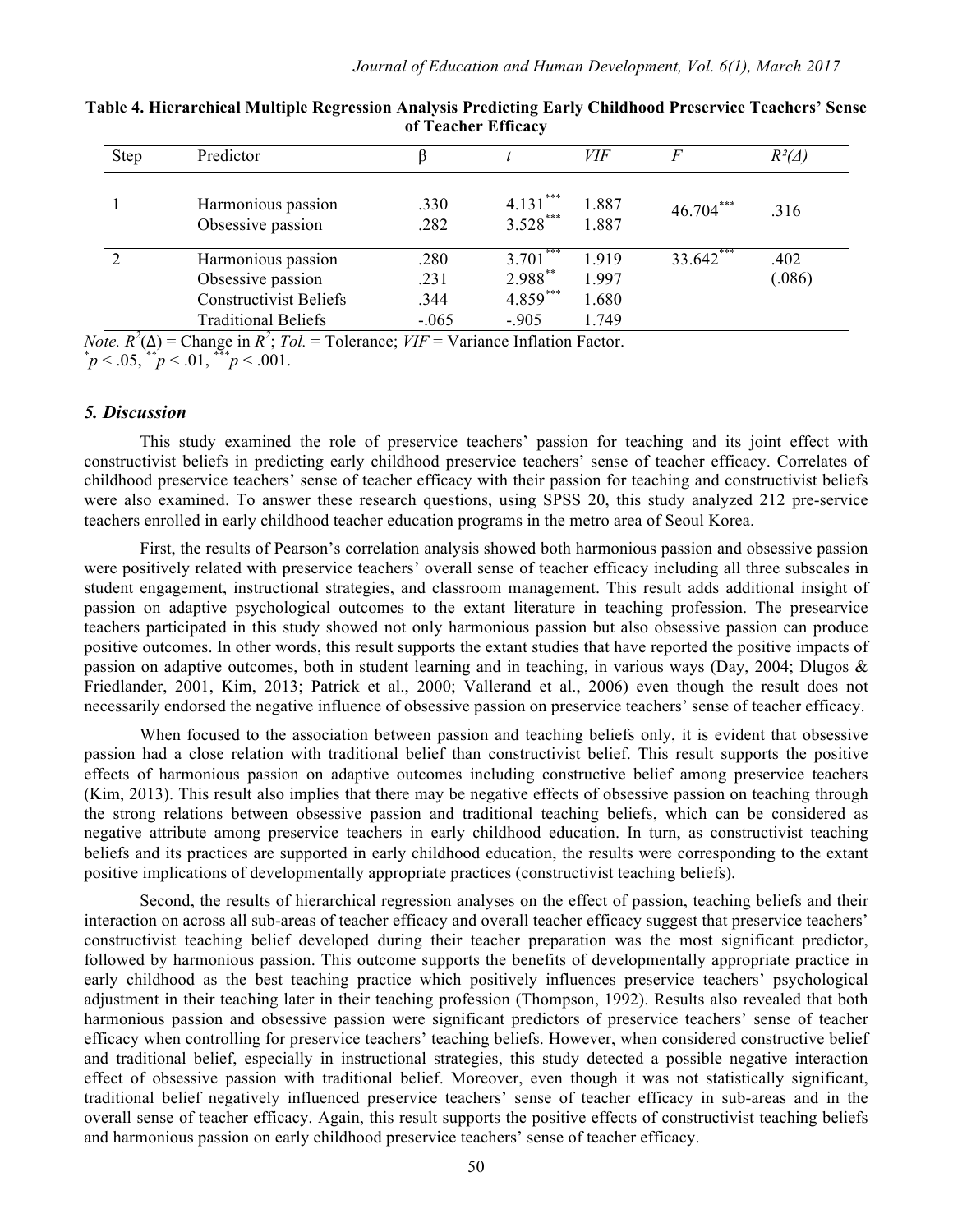#### *Early Childhood Preservice Teachers' Passion, Beliefs, and Their Sense of Teacher Efficacy*

Based on the results, this study suggests educational implications for effective teacher education. First, this study suggests that teacher education should pay more attention to preservice teachers' passion for teaching and the teaching profession. Since one of most important adjustment outcomes for teachers, teaching efficacy seems to be associated with their passion for teaching through enhancing constructivist teaching beliefs. This can be done by guiding them to balance their college life and academic work in the teacher education and it can be achieved by the enhancement of harmonious passion during their teaching profession. Prompting preservice teachers to create a supportive social network may be beneficial for them to collaboratively work with their peers, cooperating teachers, and university supervisors. It would enable preservice teachers to enhance effectiveness of practical field experience and dedicate their college lives in more vivid and constructive ways.

Second, this study also suggests that teacher education programs should stress the benefits of constructivist teaching belief and practice for early childhood preservice teachers with a high level of harmonious passion in order to enhance their sense of teacher efficacy. This can be done by empowering them to manage their academic workload in connections to their cohorts as possible as it can be so that preservice teachers can build collective efficacy during their teacher preparation. Regular professional development opportunities and practical teaching opportunities through rich field experiences at sites may enhance preservice teacher's efficacy in constructivists' teaching practices. These will also enable them to learn how to effectively connect theories in to practices and to support each other to be more active in and passionate for teaching and their teaching profession in the future.

### *References*

- Alger, C. (2009). Secondary teachers' conceptual metaphors of teaching and learning: Changes over the career span. *Teaching and Teacher Education, 25*(5), 743-751.
- Bandura, A. (1977). *Social learning theory*. Englewood Cliffs, NJ: Prentice Hall.
- Bandura, A. (1997). *Self-efficacy: The Exercise of Control*. New York: W. H. Freeman and Company.
- Barcelos, A.M.F. (2003). Researching beliefs about SLA: A critical review. In P. Kalaja & A.M.F. Barcelos (Eds.), *Beliefs about SLA: New research approaches* (pp. 7**–**33). Dordrecht: Kluwer.
- Bryant, D. M., Clifford, R. M., & Peisner, E. S. (1991). Best practices for beginners: Developmentally appropriateness in kindergarten. *American Educational Research Journal, 28*(4), 783-803.
- Buchanan, T., Burts, D., Bidner, J., & White, V.F. (1998). Predictors of the developmental appropriateness of the beliefs and practices of first, second, and third grade teachers. *Early Childhood Research Quarterly, 13*(3), 459**–**483.
- Charlesworth, R., Hart, C. H., Burts, D. C., Thomasson R. H., Mosley, J., & Fleege, P. O. (1993). Measuring the developmentally appropriateness of kindergarten teachers' beliefs and practices. *Early Childhood Research Quarterly, 8*(3), 255-276.
- Copple, C., & Bredekemp, S. (2009). *Developmentally appropriate practice in early childhood programs serving children from birth through age 8*. Washington, DC: National Association for the Education of Young Children
- Day, C. (2004*). A passion for teaching*. London: Routledge Falmer.
- Deci, E. L., & Ryan, R. M. (2000). The "what" and the "why" of goal pursuits: Human needs and the selfdetermination of behavior. *Psychological Inquiry, 11*(4), 227–268.
- Dlugos, R. F., & Friedlander, M. L. (2001). Passionately committed psychotherapists: A qualitative study of their experience. *Professional Psychology: Research and Practice, 32*(3), 298 –304.
- Elliott, B., & Crosswell, L. (2001). Commitment to teaching: Australian perspectives on the interplays of the professional and the personal in teachers' lives. Paper presented at the International Symposium on Teacher Commitment at the European Conference on Educational Research, Lille, France.
- Fang, Z. (1996). A review of research on teacher beliefs and practices. *Educational Research, 38*(1), 47-65.
- File, N., & Gullo, D. F. (2002). A comparison of early childhood and elementary education students' beliefs about primary classroom teaching practices. *Early Childhood Research Quarterly, 17*(1), 126-237.
- Fives, H., Hamman, D., & Olivarez, A. (2007). Does burnout begin with student teaching? Analyzing efficacy, burnout, and support during the student-teaching semester. *Teaching and Teacher Education, 23*(6), 916-934.
- Freudenberger, H. J. (1985). Impaired clinicians: Coping with burnout. In P. A. Keller (Ed.), *Innovations in clinical practice: A source book 3*. Sarasota, FL: Professional Resource Exchange.